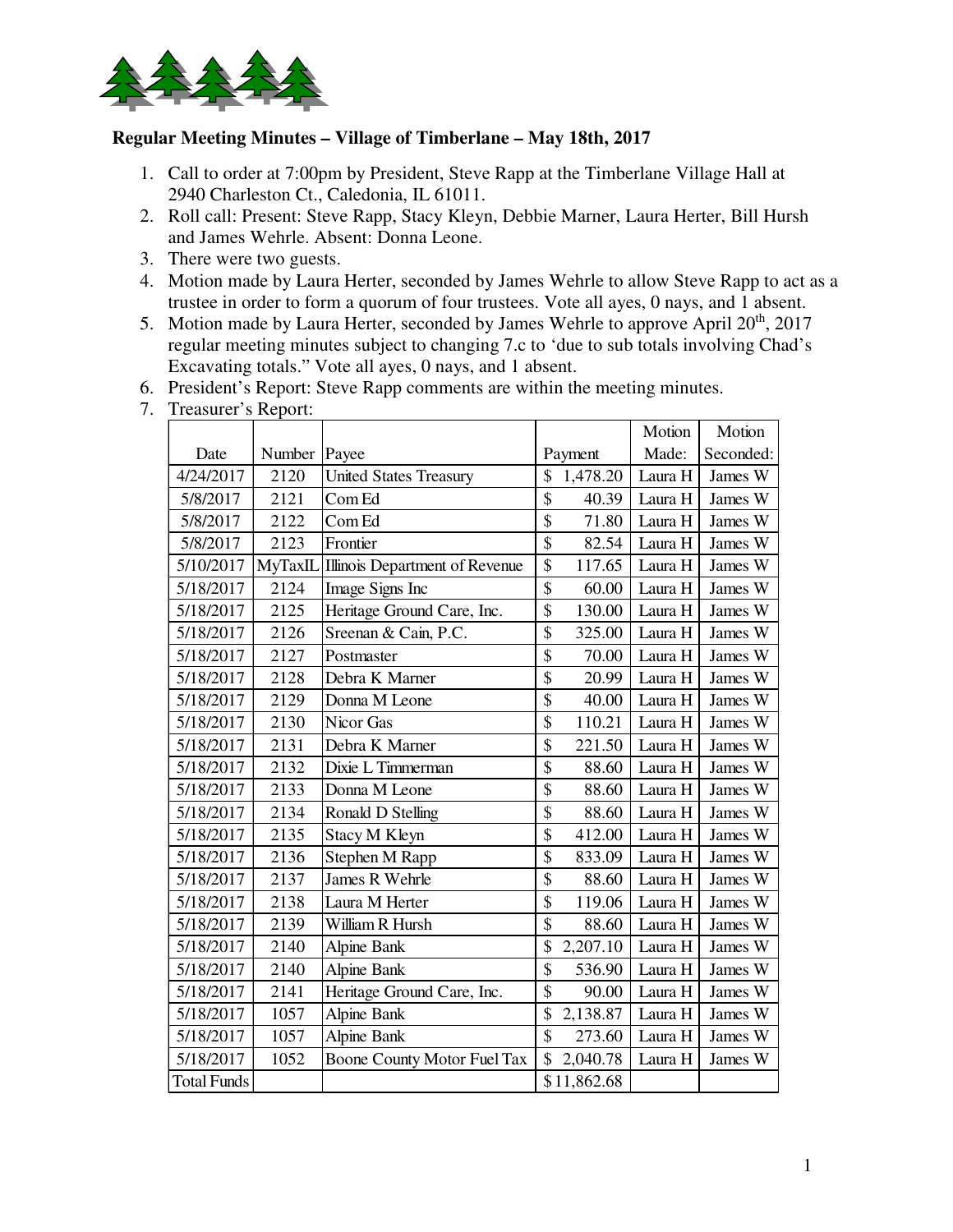- a. The bills (above) were submitted for payment. Motion made by Laura Herter, seconded by James Wehrle to approve bills. Roll call vote: Ayes: James Wehrle, Laura Herter, Bill Hursh and Steve Rapp. Nays: 0 Absent: Donna Leone
- b. Motion made by Laura Herter, seconded by James Wehrle to approve May 2017 Treasurer's Report. Vote all ayes, 0 nays and 1 absent.
- c. Stacy Kleyn was able to upgrade to Quickbooks 2017 software.
- 8. Committee Reports
	- a. Finance
		- i. None.
	- b. Planning and Zoning
		- i. None.
	- c. Roads/Highways/Bridges
		- i. No culvert permits issued.
		- ii. Steve Rapp will notify Chad's Excavating to fill potholes on village roads.
	- d. Village Hall
		- i. Steve Rapp and the trustees will take care of the water filters at the hall.
- 9. Old Business
	- a. Resident guests John and Tara Styman expressed interest in universal garbage collection within Timberlane. Trustees discussed options, prices and current status of waste handlers on village roads. Steve Rapp and the board reviewed the 2012 recommendations from Poplar Grove. Steve Rapp will request village lawyer Jim Hursh to review the process and advise the board.
	- b. Motion made by Laura Herter, seconded by Steve Rapp to accept the Boone County Planning Intergovernmental agreement including the quoted \$75.00 hourly rate for planning and zoning services offered by Hilary Arthur. Vote all ayes, 0 nays, and 1 absent.
	- c. Steve Rapp stated that the electric aggregation is due for renewal September 2017. At this time the board is not interested in participating after Sept 2017. Steve Rapp will contact the aggregation group.
	- d. Steve Rapp notified the board of trustees that Jim Hursh will provide the North Boone Fire District 3 Chief with board approved pricing on the village hall.
	- e. The variance request for mobile communications tower is postponed to the June regular meeting.
- 10. New Business
	- a. Steve Rapp attended the 5/9/17 kickoff of the Boone County Comprehensive 25 year plan meeting. It's time to renew the 1999 plan that includes input from villages. Steve Rapp will provide more information to the trustees.
- 11. Actions from previous meetings:

| <b>Open Actions:</b>                                              | <b>Meeting</b> | <b>Contact</b>    |
|-------------------------------------------------------------------|----------------|-------------------|
| Single Waste Refuse collection consideration to investigate       | Nov 2012       | Trustees          |
| Revision of Timberlane By-laws to include electronic attendance   | Mar 2014       | Debbie Marner     |
| Create new bridge filing system with Hanson Engineering           | Oct 2014       | Steve & Debbie    |
| Investigate "investment policies" in order to provide options to  | Apr 2016       | Stacy, Debbie     |
| revise ours to the board of trustees.                             |                |                   |
| Timberlane has been asked to adopt 2015 International Residential | Oct 2016       | <b>Steve Rapp</b> |
| Codes for Inspections (IRC, IBC, IMC), 2014, 2011 NEC codes.      |                |                   |